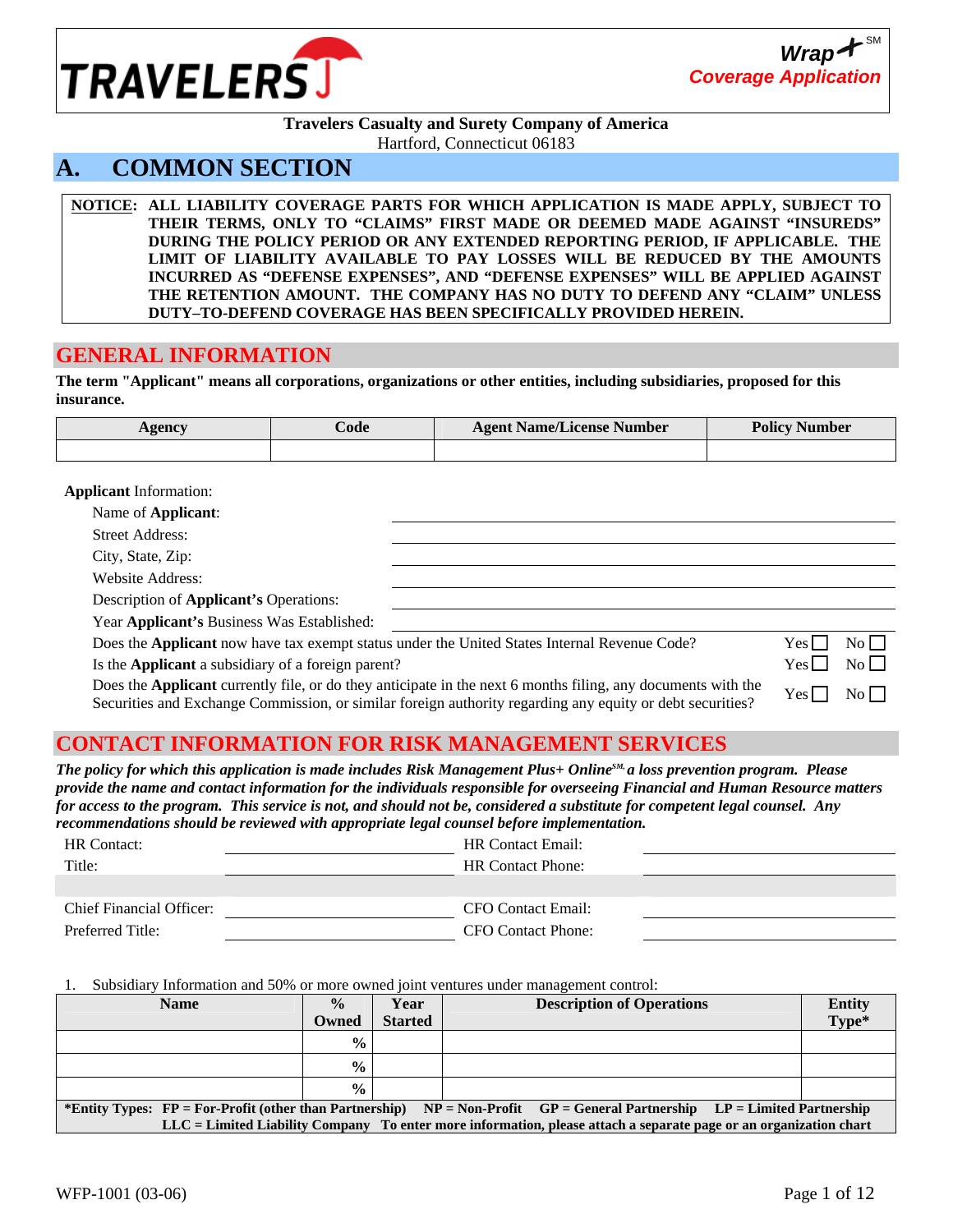2. Locations of **Applicants** and number of employees\* for each:

|                                                                             |                | <b>Full Time Employees</b> |               |                    | <b>Part Time Employees</b> |
|-----------------------------------------------------------------------------|----------------|----------------------------|---------------|--------------------|----------------------------|
| <b>State or</b>                                                             |                | As of Date of              |               | As of Date of      |                            |
| <b>Foreign Country</b>                                                      | # of Locations | <b>Application</b>         | 12 Months Ago | <b>Application</b> | 12 Months Ago              |
|                                                                             |                |                            |               |                    |                            |
|                                                                             |                |                            |               |                    |                            |
|                                                                             |                |                            |               |                    |                            |
| *Employees include Leased, Temporary, Seasonal and Volunteer Employees      |                |                            |               |                    |                            |
| To enter more information, please attach a separate page to the application |                |                            |               |                    |                            |

3. Maximum number of employees at any one point during the previous 12 months for the following classifications (regardless of whether they are full or part time):

| Jnions<br>Labor | <b>Contractors</b><br>Independent | <b>FEN</b><br><b>emporary</b> | Leased | seasonal |
|-----------------|-----------------------------------|-------------------------------|--------|----------|
|                 |                                   |                               |        |          |

- 4. In the next 12 months (or during the past 24 months) is the **Applicant** contemplating (or has the **Applicant** completed or been in the process of completing) the following:
	- a. Any actual or proposed merger, acquisition, or divestiture?  $Yes \Box \ No \Box$
	- b. Any creation of a new business, subsidiary or division?  $Yes \Box \ No \Box$
	- c. Any registration for a public offering or a private placement of securities? Yes  $\Box$  No  $\Box$
	- d. Any reorganization or arrangement with creditors under federal or state law? Yes  $\Box$  No  $\Box$
	- e. Any branch, location, facility, office, or subsidiary closings, consolidations or layoffs? Yes  $\Box$  No  $\Box$

**If any of the above questions were answered "Yes", please attach an explanation, including the timing, the essential terms of the event, arrangement, and the surrounding circumstances.**

### **FINANCIAL INFORMATION**

**Note: Omit this section if the Applicant is required to submit a separate financial statement as directed by any Required Attachments section.** 

| Please indicate the following as it relates to the Applicant's fiscal year<br><b>end (FYE):</b> (please indicate negative figures with "()" or "-", as appropriate)        | <b>Most Recent FYE</b><br>(Month/Year) | <b>Prior FYE</b><br>(Month/Year) |
|----------------------------------------------------------------------------------------------------------------------------------------------------------------------------|----------------------------------------|----------------------------------|
| <b>Current Assets</b>                                                                                                                                                      |                                        |                                  |
| <b>Total Assets</b>                                                                                                                                                        |                                        |                                  |
| <b>Current Liabilities</b><br>3.                                                                                                                                           |                                        |                                  |
| Long Term Debt<br>4.                                                                                                                                                       |                                        |                                  |
| Retained Earnings/Fund Balance (Accumulated Deficit/Fund Deficit)<br>5.                                                                                                    |                                        |                                  |
| Net Equity/Net Assets (Deficit Equity)<br>6.                                                                                                                               |                                        |                                  |
| Revenues                                                                                                                                                                   |                                        |                                  |
| Net Income (Net Loss)<br>8.                                                                                                                                                |                                        |                                  |
| Is the <b>Applicant</b> currently, or has it been in the past 24 months, in violation or has it amended<br>9.<br>any debt covenant? If "Yes", please attach an explanation |                                        | Y es-                            |

# **AUDITOR INFORMATION**

| Scope of CPA Financial Statement preparation: Internal $\Box$ Compilation $\Box$<br>Review                                                                                                                                                       | Audit $\Box$<br>None $\vert \vert$ |
|--------------------------------------------------------------------------------------------------------------------------------------------------------------------------------------------------------------------------------------------------|------------------------------------|
| 1. Has the <b>Applicant</b> changed outside auditors in the last three (3) years?<br>If "Yes", please attach an explanation                                                                                                                      | $Yes \Box No \Box N/A \Box$        |
| 2. Have the outside auditors stated there are material weaknesses in the <b>Applicant's</b> systems of<br>internal controls? If "Yes", please attach an explanation and provide the latest CPA letter<br>to management and management's response | $Yes \Box No \Box N/A \Box$        |
| Has the Applicant implemented all material recommendations of the auditor?<br>3.<br>If "No", please attach an explanation                                                                                                                        | $Yes \Box No \Box N/A \Box$        |
| Has any auditor issued a "going concern" opinion for the <b>Applicant</b> or any of its subsidiaries<br>4.<br>financial statements during the past three $(3)$ years? If "Yes", please attach an explanation                                     | $Yes \Box No \Box N/A \Box$        |

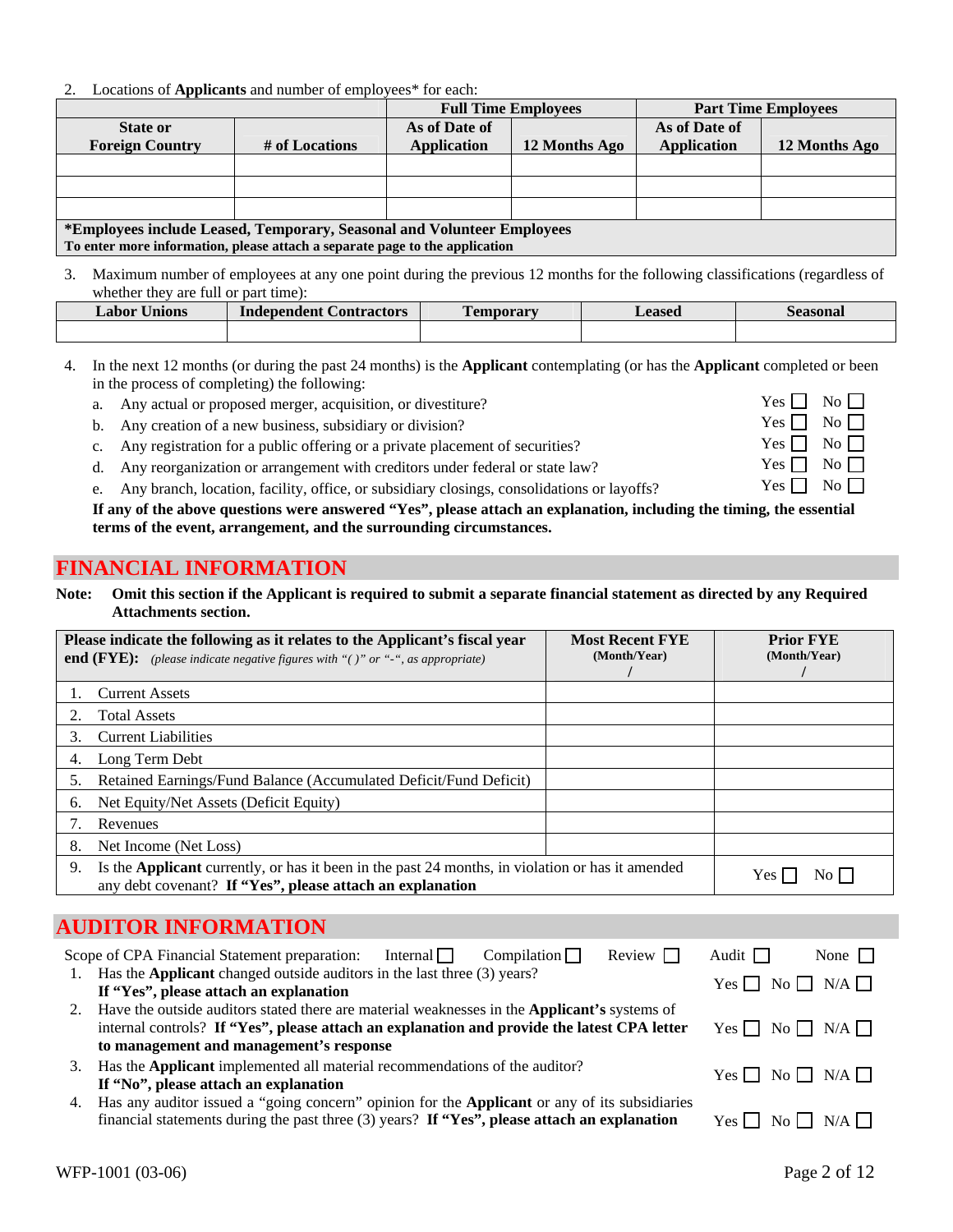# **POLICY OPTIONS**

1. What limit options would the **Applicant** like? (please select all that apply)

| Individual Limits $\Box$ | <b>Liability Coverage Shared</b><br>Limit of Liability $\Box$             | Crime Coverage Aggregate<br>Limit of Insurance $\Box$ | WRAP+ Aggregate Limit of<br>Liability $\Box$                 |
|--------------------------|---------------------------------------------------------------------------|-------------------------------------------------------|--------------------------------------------------------------|
|                          | 2. Does the <b>Applicant's</b> current D&O coverage include EPL coverage? |                                                       | $Yes \nightharpoonup No \nightharpoonup N/A \nightharpoonup$ |

3. What is the **Applicant's** preference for defense coverage? Duty to Defend Reimbursement

# **CURRENT INSURANCE INFORMATION/REQUESTED INSURANCE TERMS**

### **LIABILITY COVERAGES**

|                                                                 | (a)                                       | (b)                       | (c)                                  | (d)                                              | (e)                                            | (f)                                            | (g)                                            |
|-----------------------------------------------------------------|-------------------------------------------|---------------------------|--------------------------------------|--------------------------------------------------|------------------------------------------------|------------------------------------------------|------------------------------------------------|
| <b>Desired</b><br><b>Liability</b><br>Coverage                  | Coverage<br><b>Requested</b>              | <b>Requested</b><br>Limit | <b>Requested</b><br><b>Retention</b> | Coverage<br><b>Currently</b><br><b>Purchased</b> | <b>Expiring</b><br>Limit                       | <b>Expiring</b><br><b>Retention</b>            | Premium                                        |
| Directors and<br><b>Officers</b><br>(D&O)                       | Yes $\Box$ No $\Box$                      | \$                        | \$                                   | $\overline{N_0}$<br>Yes $\Box$                   | \$                                             | \$                                             | \$                                             |
|                                                                 | <b>Requested</b><br><b>Effective Date</b> |                           | <b>Current Insurer</b>               |                                                  |                                                |                                                | <b>Date Coverage</b><br><b>First Purchased</b> |
| <b>Employment</b><br><b>Practices</b><br>(EPL)                  | Yes $\Box$ No $\Box$                      | \$                        | \$                                   | $Yes \Box No \Box$                               | \$                                             | \$                                             | \$                                             |
|                                                                 | <b>Requested</b><br><b>Effective Date</b> |                           | <b>Current Insurer</b>               |                                                  |                                                | <b>Date Coverage</b><br><b>First Purchased</b> |                                                |
| <b>Fiduciary</b><br><b>Liability</b>                            | Yes $\Box$ No $\Box$                      | \$                        | \$                                   | $Yes \Box No \Box$                               | $\boldsymbol{\mathsf{S}}$                      | $\mathcal{S}$                                  | \$                                             |
|                                                                 | <b>Requested</b><br><b>Effective Date</b> |                           | <b>Current Insurer</b>               |                                                  |                                                | <b>Date Coverage</b><br><b>First Purchased</b> |                                                |
| <b>Miscellaneous</b><br><b>Professional</b><br><b>Liability</b> | Yes $\Box$ No $\Box$                      | \$                        | \$                                   | Yes $\Box$ No $\Box$                             | \$                                             | \$                                             | \$                                             |
|                                                                 | <b>Requested</b><br><b>Effective Date</b> |                           | <b>Current Insurer</b>               |                                                  | <b>Date Coverage</b><br><b>First Purchased</b> |                                                | <b>Retroactive</b><br>Date:                    |

#### **1. With respect to the Liability Coverages currently purchased as indicated in column (d) above, and for which the Applicant is applying with this application, please answer the following question:**

As of the Date the **Applicant** first purchased this Liability Coverage, were there any facts, circumstances, or situations which might have resulted in a claim being made against any insured?  $Yes \Box$  No  $\Box$ 

#### **If "Yes", please attach an explanation**

*(Not applicable if coverage first purchased and continuously maintained more than 3 years prior to this application date)*

**2. With respect to the Liability Coverages being applied for above, Liability for Coverages answered "No" in column (d) above:** 

Are there any facts, circumstances, or situations which could give rise to a claim under the Liability Coverage(s) for which the **Applicant** is applying? **If "Yes", please attach an explanation** Yes  $\Box$  No  $\Box$ 

#### **3. With respect to the Liability Coverages being applied for above, if Requested Limit of Liability in Column (b) exceeds the Expiring Limit of Liability in Column (e):**

With respect to the higher limits requested, are there any facts, circumstances, or situations which could give rise to a claim under the Liability Coverage(s) for which the **Applicant** is applying? Yes  $\Box$  No  $\Box$ **If "Yes", please attach an explanation** 

#### *Without prejudice to any other rights and remedies of the Company, any claim arising from any facts or circumstances required to be disclosed is excluded from the proposed insurance.*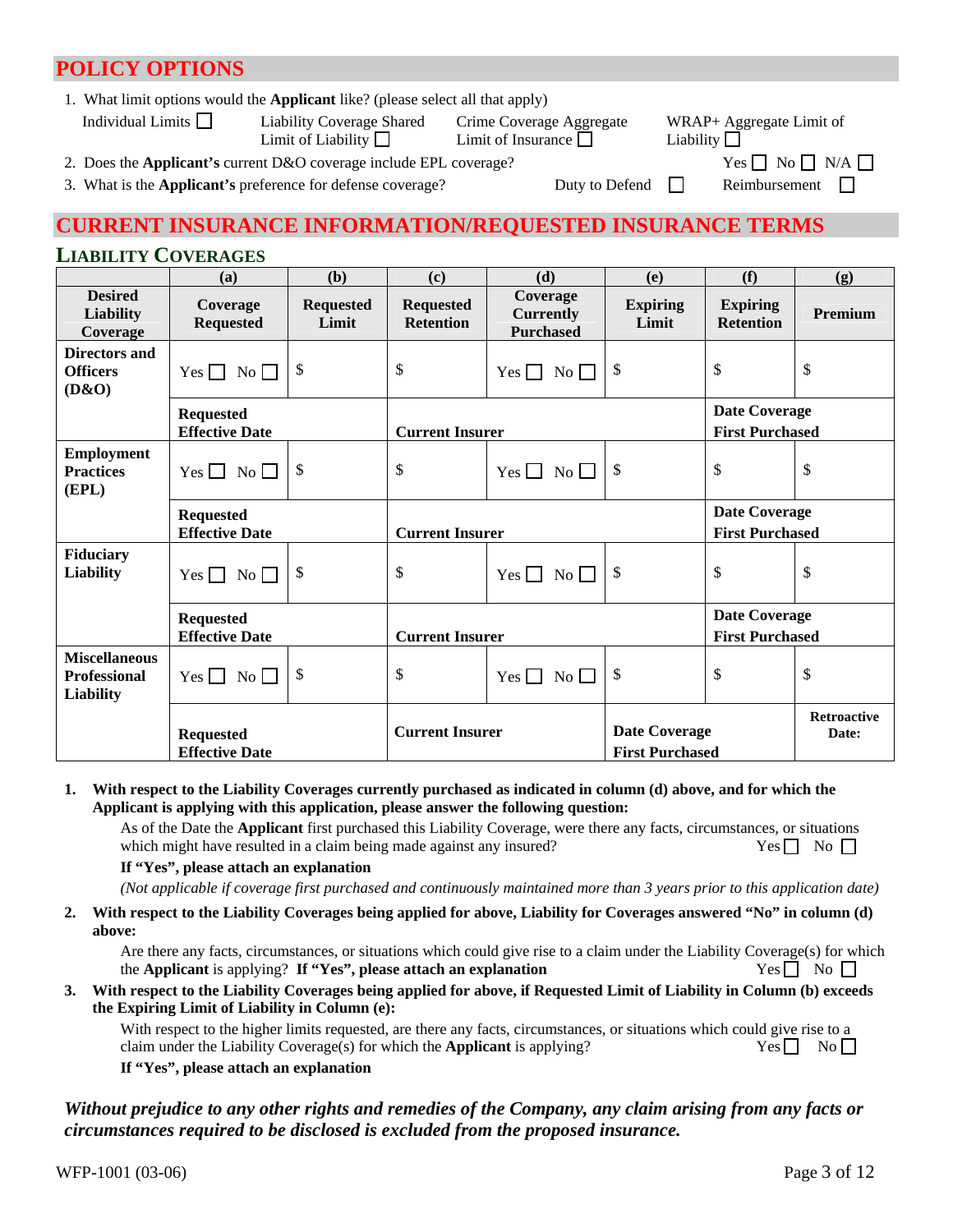### **CRIME COVERAGES**

| <b>Desired Crime Coverage</b>                      | <b>Expiring</b><br>Limit | <b>Expiring</b><br><b>Retention</b> | <b>Requested</b><br>Limit | <b>Requested</b><br><b>Retention</b> |
|----------------------------------------------------|--------------------------|-------------------------------------|---------------------------|--------------------------------------|
| Fidelity: Employee Theft                           |                          |                                     |                           |                                      |
| Fidelity: ERISA Fidelity                           |                          |                                     |                           |                                      |
| Fidelity: Employee Theft of Client Property        |                          |                                     |                           |                                      |
| Forgery or Alteration                              |                          |                                     |                           |                                      |
| On Premises (Money, Securities and Other Property) |                          |                                     |                           |                                      |
| In Transit (Money, Securities and Other Property)  |                          |                                     |                           |                                      |
| Money Orders and Counterfeit Money                 |                          |                                     |                           |                                      |
| Computer Crime                                     |                          |                                     |                           |                                      |
| <b>Funds Transfer Fraud</b>                        |                          |                                     |                           |                                      |
| <b>Personal Accounts Protection</b>                |                          |                                     |                           |                                      |
| Claim Expense                                      |                          |                                     |                           |                                      |

Expiring Premium: \$

| <b>Desired Kidnap and Extortion for Ransom</b> | <b>Expiring</b> | <b>Expiring</b>  | <b>Requested</b> | <b>Requested</b> |
|------------------------------------------------|-----------------|------------------|------------------|------------------|
| <b>Coverage</b>                                | Limit           | <b>Retention</b> | Limit            | <b>Retention</b> |
| $Y_{\rm es}$  <br>No l                         |                 |                  |                  |                  |

Expiring Insurer: Separate Security 2012 12:30 Expiring Premium: \$

### **OTHER COVERAGES:**

| <b>Desired Identity</b> | <b>Requested Limit</b>     | .000 |  | .000 |  | 10.000 | 25.000 |  |
|-------------------------|----------------------------|------|--|------|--|--------|--------|--|
| <b>Fraud Expense</b>    | <b>Requested Retention</b> |      |  | 100  |  | 250    |        |  |
| Reimbursement           | <b>Expiring Limit</b>      |      |  |      |  |        |        |  |
| Coverage                | <b>Expiring Retention</b>  |      |  |      |  |        |        |  |
|                         |                            |      |  |      |  |        |        |  |

**\*Contact information required to verify employment at time of claim.** Contact Name**\***: Email: Phone:

### **LOSS INFORMATION**

#### **FOR LIABILITY COVERAGES**

Related to the requested Liability Coverage(s), has any person or entity proposed for this insurance been a party to any employment-related claims, ERISA claims, professional liability claims, securities claims, criminal actions, administrative or regulatory proceedings, charges, hearings, demands or lawsuits during the past three years including but not limited to, shareholder, creditor, antitrust, fair trade law, copyright or patent litigation, whether or not insured? **If "Yes", please complete the table below**

*To the extent that any lawsuit or claim required to be disclosed in response to the question above constitutes a "Claim" as defined by the Policy, such claim was made prior to the policy period requested hereunder and therefore would be excluded from coverage.* 

| <b>Details</b> | <b>Amount Paid</b><br>for Defense | <b>Amount Paid</b><br>for Damages | Covered by<br><b>Insurance?</b> | <b>Corrective Procedures Implemented</b> |  |
|----------------|-----------------------------------|-----------------------------------|---------------------------------|------------------------------------------|--|
|                |                                   |                                   | No<br>Yes l                     |                                          |  |
|                |                                   |                                   | N <sub>0</sub><br>Yes           |                                          |  |

# WFP-1001 (03-06) Page 4 of 12 **FOR CRIME, KIDNAP AND EXTORTION FOR RANSOM AND IDENTITY FRAUD EXPENSE REIMBURSEMENT COVERAGES**

 $Yes \Box No \Box$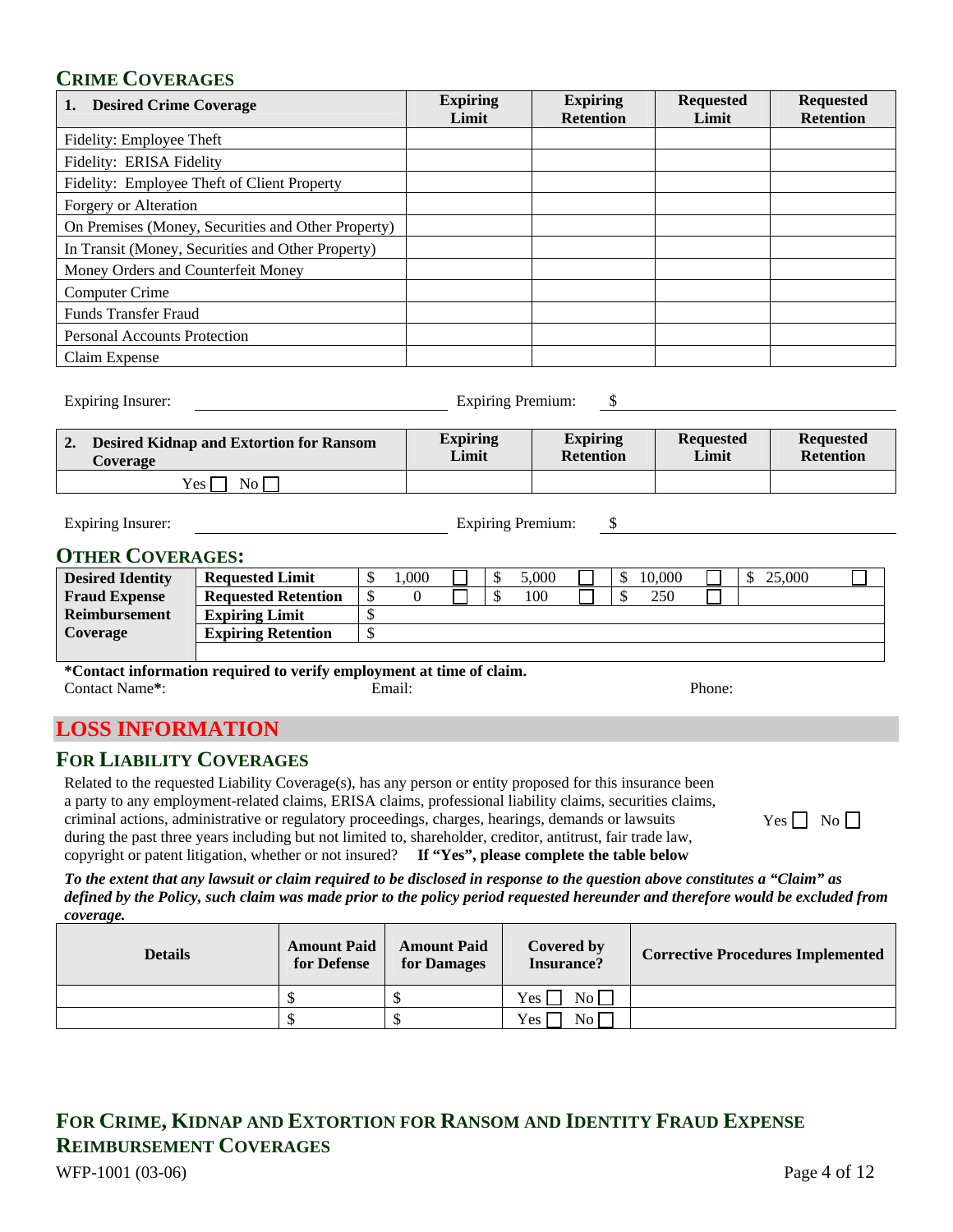Has the **Applicant** incurred any Crime, Kidnap and Extortion for Ransom or Identity Fraud Expense Reimbursement related losses or incidents during the past three years?

 $Yes \Box$  No  $\Box$ 

#### **If "Yes", please complete the table below**

*To the extent that any loss, incident or expense is required to be disclosed in response to the question above and such loss, incident or expense was "Discovered", as defined by these Coverages, prior to the policy period requested hereunder, such loss, incident or expense is excluded under these Coverages.* 

| Date of Loss | <b>Amount of</b><br>Loss | <b>Description of Loss</b> | <b>Corrective Procedures Implemented</b> |
|--------------|--------------------------|----------------------------|------------------------------------------|
|              |                          |                            |                                          |
|              |                          |                            |                                          |
|              |                          |                            |                                          |

# **B. PRIVATE DIRECTORS & OFFICERS COVERAGE PART**

**NOTICE: Private Company Directors & Officers Liability policies typically include Employment Practices Liability Coverage. If the Applicant desires Employment Practices Liability Coverage, please complete and attach the Employment Practices Liability Coverage Application with this application. The application below only pertains to the Private Company Directors & Officers Liability Coverage.** 

### **SHAREHOLDER INFORMATION**

| <b>Total Shares</b><br>1.                                                                                                                                                                                                                                    | <b>Common</b>                                                                   | <b>Preferred</b> | <b>Other</b>                |  |  |  |  |
|--------------------------------------------------------------------------------------------------------------------------------------------------------------------------------------------------------------------------------------------------------------|---------------------------------------------------------------------------------|------------------|-----------------------------|--|--|--|--|
| Authorized                                                                                                                                                                                                                                                   |                                                                                 |                  |                             |  |  |  |  |
| Outstanding                                                                                                                                                                                                                                                  |                                                                                 |                  |                             |  |  |  |  |
| <b>Voting Shares Outstanding</b>                                                                                                                                                                                                                             |                                                                                 |                  |                             |  |  |  |  |
| Voting Shares Owned by Directors & Officers (Direct & Beneficial)                                                                                                                                                                                            |                                                                                 |                  |                             |  |  |  |  |
| Number of Voting Shareholders                                                                                                                                                                                                                                |                                                                                 |                  |                             |  |  |  |  |
| If there are multiple classes of stock, please attach a list. The list should include: Number of Shareholders and Number of<br><b>Shares Held in Each Stock Class</b>                                                                                        |                                                                                 |                  |                             |  |  |  |  |
| Does the Charter or By-laws of the Organization provide indemnification to its Directors and Officers<br>2.<br>to the fullest extent permitted by law?                                                                                                       |                                                                                 |                  | $Yes \Box$<br>No            |  |  |  |  |
| Are there any securities that are convertible to voting stock? If "Yes", please attach an explanation<br>3.                                                                                                                                                  |                                                                                 |                  | $Yes \Box No \Box$          |  |  |  |  |
| 4.                                                                                                                                                                                                                                                           | Please list all shareholders that own greater than 5% of any class of security: |                  |                             |  |  |  |  |
| <b>Shareholder</b>                                                                                                                                                                                                                                           | <b>Class of Security</b>                                                        | % Owned          | <b>Director or Officer?</b> |  |  |  |  |
|                                                                                                                                                                                                                                                              |                                                                                 | $\frac{0}{0}$    | Yes  <br>No                 |  |  |  |  |
|                                                                                                                                                                                                                                                              |                                                                                 | $\frac{0}{0}$    | Yes  <br>$\overline{N_0}$   |  |  |  |  |
|                                                                                                                                                                                                                                                              |                                                                                 | $\frac{0}{0}$    | Yes<br>No                   |  |  |  |  |
|                                                                                                                                                                                                                                                              |                                                                                 | $\frac{0}{0}$    | $No \square$<br>Yes         |  |  |  |  |
|                                                                                                                                                                                                                                                              |                                                                                 | $\frac{0}{0}$    | $\overline{N_0}$<br>Yes     |  |  |  |  |
| If there are more shareholders, please attach a list. The list should include: Shareholder Name, Class of Security, %<br>Owned and Indicate if they are a Director or Officer                                                                                |                                                                                 |                  |                             |  |  |  |  |
| Is any shareholder a trust that qualifies as an Employee Stock Ownership Plan under ERISA or holds<br>5.<br>securities for the benefit of employees? If "Yes", please attach most recent stock valuation report                                              | $Yes \square$<br>$No \Box$                                                      |                  |                             |  |  |  |  |
| Have there been any changes in the Board of Directors or Senior Management of the Applicant within<br>6.<br>$Yes \Box$<br>$\overline{N_0}$<br>the past three (3) years for reasons other than death or retirement?<br>If "Yes", please attach an explanation |                                                                                 |                  |                             |  |  |  |  |
| Are there currently outstanding loans to any director or officer?<br>7.                                                                                                                                                                                      |                                                                                 |                  | $Yes \mid No \mid$          |  |  |  |  |

**If "Yes", please attach an explanation**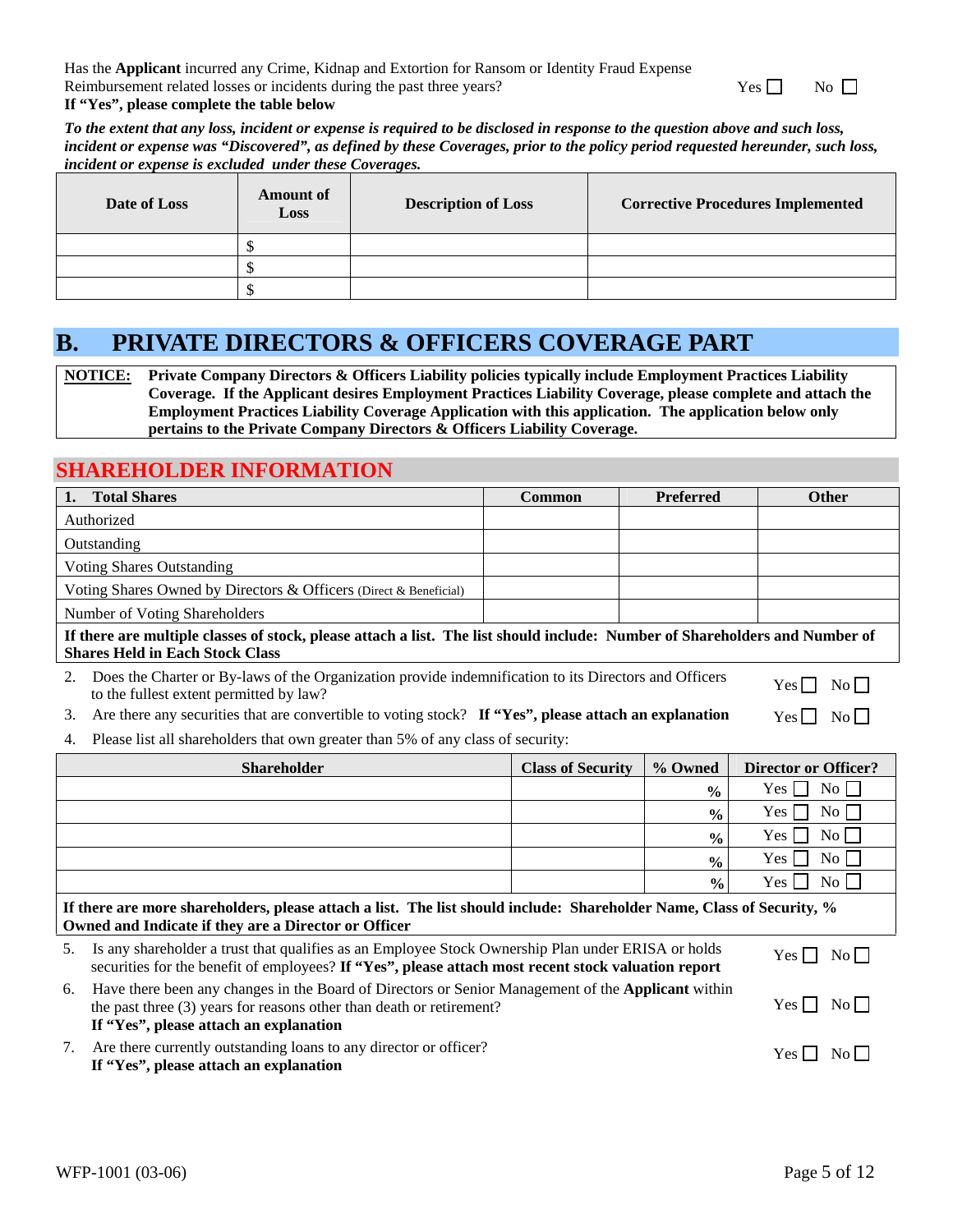# **REQUIRED ATTACHMENTS – PRIVATE D&O**

As part of this Application, submit the following documents with respect to the **Applicant**:

- Most recent annual financial statement, if limit requested is greater than \$1,000,000 or, **Applicant** has been in business less than 3 years.
- List of Directors & Officers, if limit requested is greater than \$1,000,000
- Any Private Placement Memorandum(s) or any documents filed with the Securities and Exchange Commission in the past year
- Interim financial statement for Development Stage companies

# **C. EMPLOYMENT PRACTICES LIABILITY COVERAGE PART**

(Please provide the following turnover figures for each of the last three years)

|    | <b>Voluntary Terminations</b>                                                                                               |  |                                |
|----|-----------------------------------------------------------------------------------------------------------------------------|--|--------------------------------|
|    | <b>Involuntary Terminations</b>                                                                                             |  |                                |
|    | Layoffs                                                                                                                     |  |                                |
|    | Number of employees compensated less than \$50,000 annually:                                                                |  |                                |
|    | Number of employees compensated more than \$100,000 annually:                                                               |  |                                |
|    |                                                                                                                             |  |                                |
|    | <b>HUMAN RESOURCES</b>                                                                                                      |  |                                |
| 1. | Does the Applicant have a Human Resources (HR) department?<br>Number of HR employees:                                       |  | $\rm{No}$ $\Box$<br>Yes $\Box$ |
| 2. | Are individuals who handle human resources functions, both in HR department and locally, formally<br>trained on HR matters? |  | No<br>Yes $\Box$               |
| 3. | Does the Applicant have an employee handbook which has been reviewed by legal counsel?                                      |  | No    <br>Yes                  |
| 4. | Does the Applicant utilize an employment application?                                                                       |  | $\overline{N_0}$<br>Yes II     |
| 5. | Does the employment application or employee handbook contain "Employment at Will" language?                                 |  | $\overline{N_0}$<br>Yes        |
|    | 6. Does the employment application contain an "Equal Employment Opportunity" statement?                                     |  | $\overline{\text{No}}$<br>Yes  |

7. Please indicate whether the **Applicant** has formal written policies and procedures related to the following and indicate whether employees sign and acknowledge receipt and understanding:

|                                                                                                                                                                                                                                                                         |                                                                                                    | <b>Receipt Acknowledged</b>                |  |  |  |  |
|-------------------------------------------------------------------------------------------------------------------------------------------------------------------------------------------------------------------------------------------------------------------------|----------------------------------------------------------------------------------------------------|--------------------------------------------|--|--|--|--|
| Zero Tolerance Sexual Harassment                                                                                                                                                                                                                                        | $No$ $\Box$<br>Yes                                                                                 | No<br>Yes [                                |  |  |  |  |
| <b>Discrimination</b>                                                                                                                                                                                                                                                   | $No$ $\Box$<br>Yes.                                                                                | $\overline{N_{0}}$<br>Yes I                |  |  |  |  |
| <b>Equal Opportunity</b>                                                                                                                                                                                                                                                | $\rm No$ $\Box$<br>Yes                                                                             | $\rm{No}$<br>Yes I                         |  |  |  |  |
| Disabled Employees and Accommodations                                                                                                                                                                                                                                   | $\overline{N_0}$    <br>Yes                                                                        | Yes l<br>$\overline{\text{No}}$            |  |  |  |  |
| Grievance Procedures                                                                                                                                                                                                                                                    | $No \Box$<br>$\rm Yes$                                                                             | $No$ $\Box$<br>Yes L                       |  |  |  |  |
| Pregnancy Leave/FMLA                                                                                                                                                                                                                                                    | $\rm No$ $\Box$<br>Yes                                                                             | $\overline{N_{O}}$<br>Yes l                |  |  |  |  |
| <b>Employee Discipline</b>                                                                                                                                                                                                                                              | $No$ $\Box$<br>Yes                                                                                 | $\overline{\text{No}}$ $\Box$<br>Yes       |  |  |  |  |
| <b>Annual Written Performance Evaluation</b>                                                                                                                                                                                                                            | $No \Box$<br>Yes                                                                                   |                                            |  |  |  |  |
| Have the above policies and procedures been reviewed by legal counsel within the past 24 months?<br>8.                                                                                                                                                                  |                                                                                                    | Yes II<br>$\overline{N_0}$                 |  |  |  |  |
| With respect to employee terminations, does the <b>Applicant</b> consult with legal counsel or Human<br>9.<br>$Yes$ $\Box$<br>$\overline{N_{0}}$<br>Resources personnel prior to every termination?<br>If "No", please attach an explanation describing your procedures |                                                                                                    |                                            |  |  |  |  |
| 10. Please indicate whether the <b>Applicant</b> conducts human resources training, including sexual harassment<br>$Yes$ $\Box$<br>$\overline{N_0}$    <br>training for managers and supervisors?                                                                       |                                                                                                    |                                            |  |  |  |  |
| 11.                                                                                                                                                                                                                                                                     | What percent of the <b>Applicant's</b> revenue is derived from being a Federal Contractor?<br>$\%$ |                                            |  |  |  |  |
| Is Applicant a:<br>12.                                                                                                                                                                                                                                                  |                                                                                                    | <b>General Contractor</b><br>Subcontractor |  |  |  |  |
| If General Contractor, what percentage of jobs require Subcontractors?<br>$\%$                                                                                                                                                                                          |                                                                                                    |                                            |  |  |  |  |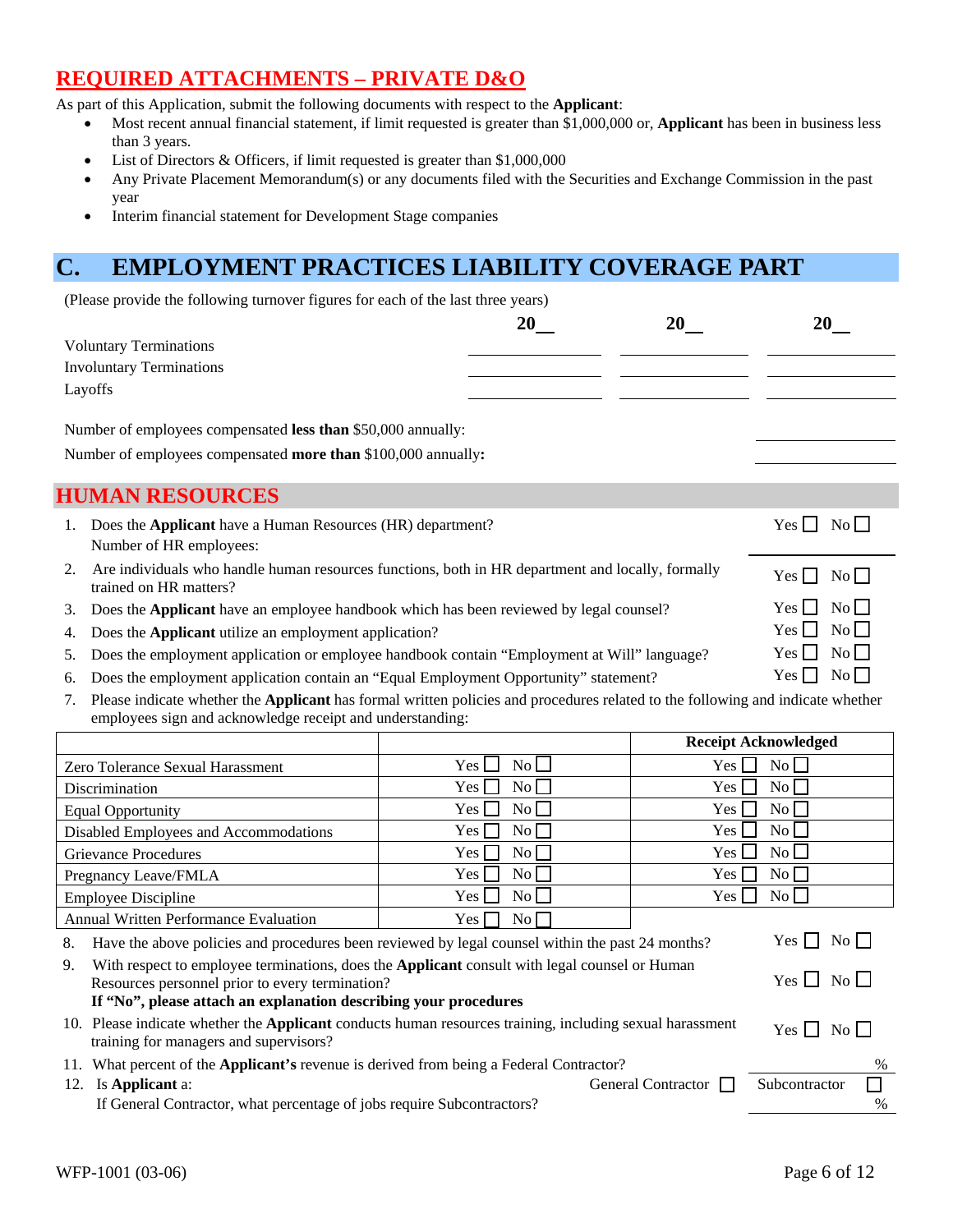# **REQUIRED ATTACHMENTS – EPLI**

As part of this Application, submit the following documents with respect to the **Applicant:**

- Employee Handbook, if **Applicant** has 500 or more employees
- Most recent EEO-1 report, if **Applicant** has 1,000 or more employees
- Most recent annual financial statement, if policy limit requested is greater than \$2,000,000
- Construction Supplemental Questionnaire, if **Applicant** is a contractor
- Third Party Supplemental Questionnaire, if **Applicant** requests this coverage option

# **D. FIDUCIARY LIABILITY COVERAGE PART**

| <b>Premium</b><br>BV:<br>to be Paid | $ -$<br>Employer<br>Union<br><sub>or</sub> | $\sim$<br>Plan<br>frust or F |
|-------------------------------------|--------------------------------------------|------------------------------|
| Total.<br>Plan<br>Number  <br>'Ω†   | Fiduciaries:                               |                              |

#### **PLAN DATA – (COMPLETE CHART FOR ALL PLANS FOR WHICH COVERAGE IS REQUESTED)**

| <b>Full Plan Name</b>                                                                                                                     | *Plan<br>Type | <b>Current</b><br><b>Asset Value</b> | <b>Latest FYE</b><br>Annual<br><b>Contributions</b> | <b>Current</b><br>No. of<br><b>Participants</b> | **Plan<br><b>Status</b> |  |
|-------------------------------------------------------------------------------------------------------------------------------------------|---------------|--------------------------------------|-----------------------------------------------------|-------------------------------------------------|-------------------------|--|
|                                                                                                                                           |               |                                      |                                                     |                                                 |                         |  |
|                                                                                                                                           |               |                                      |                                                     |                                                 |                         |  |
|                                                                                                                                           |               |                                      |                                                     |                                                 |                         |  |
|                                                                                                                                           |               |                                      |                                                     |                                                 |                         |  |
| *Plan Types: Defined Benefit (DB) Defined Contributions (DC) ESOP (E) Self-Funded Welfare Benefit Plan (W) Other (O) – Attach Explanation |               |                                      |                                                     |                                                 |                         |  |
| **Plan Status: (A)=Active (F)=Frozen (S)=Sold (T)=Terminated (if any plan has been terminated, indicate date of transaction)              |               |                                      |                                                     |                                                 |                         |  |
| List additional plans on a separate attachment                                                                                            |               |                                      |                                                     |                                                 |                         |  |

# **PLAN UNDERWRITING QUESTIONS**

| 1. | Is each plan reviewed periodically to assure there are no violations of ERISA (e.g., prohibited transactions<br>or party-in-interest rules)? If "No", please attach an explanation                                                                                                                                                                                                                                                                                                                                                                                               | Yes $\Box$         | $No \Box$              |
|----|----------------------------------------------------------------------------------------------------------------------------------------------------------------------------------------------------------------------------------------------------------------------------------------------------------------------------------------------------------------------------------------------------------------------------------------------------------------------------------------------------------------------------------------------------------------------------------|--------------------|------------------------|
| 2. | Does any plan (a) not conform to the standards of eligibility, participation, vesting, blackout notification<br>requirements and other provisions of ERISA or similar foreign law; (b) hold employer securities or<br>employer real property in violation of ERISA or in excess of ERISA limits; or (c) invest in or provide an<br>option to invest in employer securities? If "Yes", please attach an explanation                                                                                                                                                               | Yes $\Box$         | $No \Box$              |
| 3. | Has any plan (a) been the subject of an investigation by the DOL, IRS, or any similar foreign agency; (b)<br>had its tax exempt status withdrawn or threatened to be withdrawn by the IRS; (c) experienced an event<br>reportable to the PBGC; (d) filed for an exemption from a prohibited transaction; (e) received an adverse<br>opinion as to its financial condition by an independent public accountant; or (f) not been certified by an<br>actuary to be adequately funded in accordance with ERISA's minimum funding standard? If "Yes",<br>please attach an explanation | $Yes \Box No \Box$ |                        |
| 4. | Does the Applicant sponsor any Cash Balance Plans or does the Applicant anticipate the conversion to<br>or has it ever converted a pension plan to a Cash Balance Plan? If "Yes", please attach an explanation                                                                                                                                                                                                                                                                                                                                                                   | Yes $\Box$         | $\overline{\text{No}}$ |
| 5. | Has any plan (a) been amended within the last 12 months in a way that will result in the reduction of<br>benefits or are any such amendments anticipated within the next 12 months; or (b) been merged with<br>another plan, terminated or sold within the past two years or anticipated in the next 12 months?<br>If "Yes", please attach an explanation detailing whether a blackout period will result and any                                                                                                                                                                | $Yes \Box No \Box$ |                        |
|    | associated plans for implementation and disclosure to participants                                                                                                                                                                                                                                                                                                                                                                                                                                                                                                               |                    |                        |
| 6. | Are there any outstanding or delinquent plan contributions or plan loans, leases or debt obligations that<br>are in default or classified as uncollectible? If "Yes", please attach an explanation                                                                                                                                                                                                                                                                                                                                                                               | Yes $\Box$         | No                     |
| 7. | Does the employer, committee or employer representatives, or union board of trustees have final say over<br>the determination of whether benefits will be paid under any healthcare plan sponsored by this Insured?<br>If "Yes", please attach an explanation identifying the names of such plans                                                                                                                                                                                                                                                                                | Yes                | $\overline{N_0}$       |

Please provide name of firm(s) providing the following services:

| $\alpha$ dn<br>UІ Л | <b>`rnav</b> | $-100$ | Investment<br>Advisor |
|---------------------|--------------|--------|-----------------------|
|                     |              |        |                       |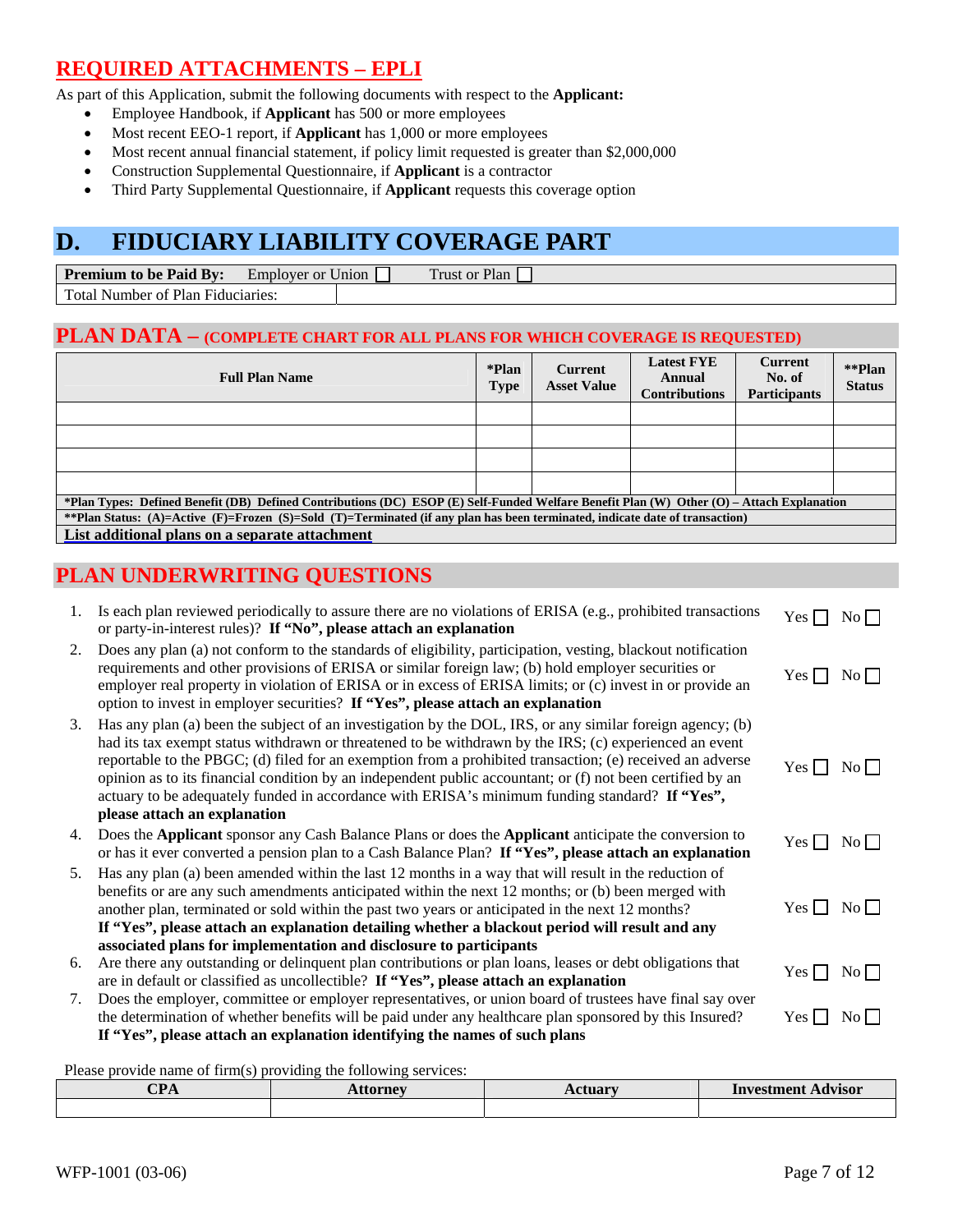# **REQUIRED ATTACHMENTS – FIDUCIARY LIABILITY**

- Sponsor financial statement if the **Applicant** maintains a defined benefit, self-funded welfare plan, an Employee Stock Ownership Plan or if the **Applicant** is a Church or Government or Quasi-Governmental entity
- Sponsor and plan financial statement for each defined contribution plan, if limit requested is greater than \$5,000,000
- Plan financial statements for defined benefit plans and self insured welfare plans, if limit requested is greater than \$1,000,000
- ESOP Questionnaire, if any plan is an ESOP or if any plan has 10% or more of plan assets invested in employer securities
- Most recent Form 5500 for each Union plan or Self Insured Welfare plan
- Schedule of plan trustees for each Union plan and any Church, Government or Quasi-Government plan

# **E. MISCELLANEOUS PROFESSIONAL LIABILITY COVERAGE PART**

| <b>Professional Services</b>                                                                                                                                                                                                                              |                                                                                                                                                                                                                                                                                    | Coverage<br>Desired?               | % of Total<br><b>Revenue</b>                                | % of Revenue Sub-<br><b>Contracted</b>       |  |  |  |
|-----------------------------------------------------------------------------------------------------------------------------------------------------------------------------------------------------------------------------------------------------------|------------------------------------------------------------------------------------------------------------------------------------------------------------------------------------------------------------------------------------------------------------------------------------|------------------------------------|-------------------------------------------------------------|----------------------------------------------|--|--|--|
|                                                                                                                                                                                                                                                           |                                                                                                                                                                                                                                                                                    | $\Box$ No<br>Yes                   | $\frac{0}{0}$                                               | $\frac{0}{0}$                                |  |  |  |
|                                                                                                                                                                                                                                                           |                                                                                                                                                                                                                                                                                    | Yes<br>ा                           | N <sub>0</sub><br>$\frac{0}{0}$                             | $\frac{6}{9}$                                |  |  |  |
|                                                                                                                                                                                                                                                           |                                                                                                                                                                                                                                                                                    | <b>Yes</b><br>$\Box$ No            | $\frac{0}{0}$                                               | $\frac{6}{9}$                                |  |  |  |
| To enter more information, please attach a separate page to the application                                                                                                                                                                               |                                                                                                                                                                                                                                                                                    |                                    |                                                             |                                              |  |  |  |
| Is a written contract or agreement required for each client?<br>2.<br>If Yes, attach sample<br>Yes<br>N <sub>0</sub><br>If "No", please attach an explanation detailing how responsibilities are defined between the<br><b>Applicant and their Client</b> |                                                                                                                                                                                                                                                                                    |                                    |                                                             |                                              |  |  |  |
| 3.<br>4.<br>5.                                                                                                                                                                                                                                            | Projected Revenue for the next 12 months: \$<br>Does the Applicant provide any services over the Internet? If "Yes", Please Attach an Explanation<br>Yes<br>No<br>$\mathbf{1}$<br>b. List the following information for all Principals/Partners, Officers, Professional Employees: |                                    |                                                             |                                              |  |  |  |
| <b>Name</b>                                                                                                                                                                                                                                               | <b>Title</b>                                                                                                                                                                                                                                                                       | Professional<br><b>Designation</b> | <b>Numbers of</b><br><b>Years Experience</b><br>in Practice | <b>Number of Years</b><br>with the Applicant |  |  |  |
|                                                                                                                                                                                                                                                           |                                                                                                                                                                                                                                                                                    |                                    |                                                             |                                              |  |  |  |
| To enter more information, please attach a separate page to the application                                                                                                                                                                               |                                                                                                                                                                                                                                                                                    |                                    |                                                             |                                              |  |  |  |

1. Describe, in detail, all professional services offered by the **Applicant**:

6. List all professional associations to which the **Applicant** belongs: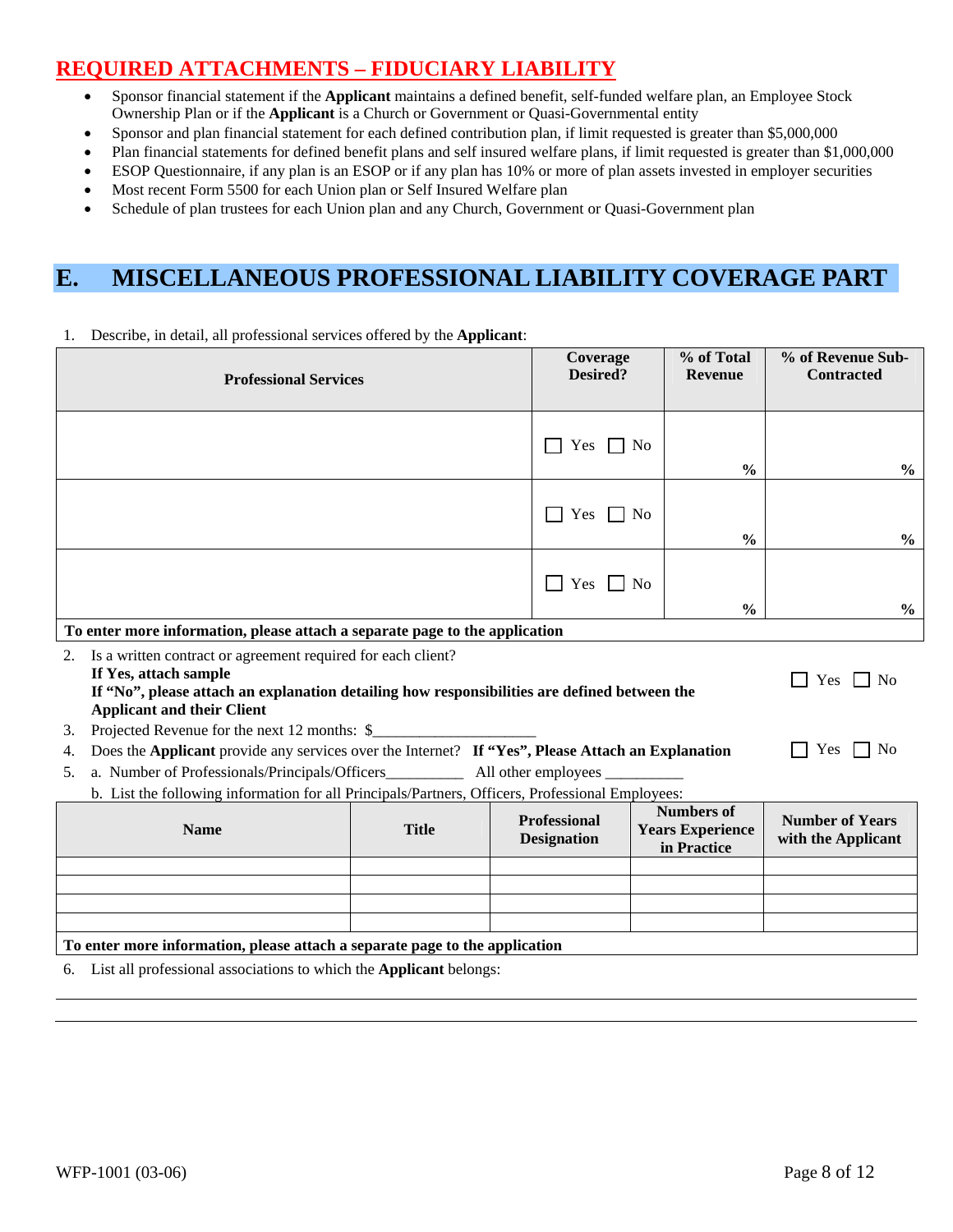#### 7. Describe the **Applicant's** five largest projects or jobs during the past three years:

| <b>Client Name</b> | <b>Services Rendered</b> | <b>Annual Revenue Derived from the Project</b><br>or Job |
|--------------------|--------------------------|----------------------------------------------------------|
|                    |                          |                                                          |
|                    |                          |                                                          |
|                    |                          |                                                          |
|                    |                          |                                                          |
|                    |                          |                                                          |
|                    |                          |                                                          |

8. If subcontractors are used, does the **Applicant** require evidence of professional liability insurance?  $\Box$  Yes  $\Box$  No  $\Box$  N/A

# **REQUIRED ATTACHMENTS – MPL**

As part of this Application, submit the following documents with respect to the **Applicant**:

- Copies of standard contracts and engagement/proposal letter used with clients if policy limit requested is greater than \$1,000,000
- Biographical sketches/resumes of all Principals, Partners, and key employees if in business less than three years
- Brochures, advertisements, or other descriptive literature about the **Applicant** firm, its operations, and activities (if not available on website)
- Most recent annual financial statement, if revenues exceed \$7,000,000 or policy limit requested is greater than \$3,000,000

# **F. CRIME COVERAGE PART**

| 1. | Are owners active in the day to day oversight of business operations?                 |                                 |                                         |                   | Yes                | No                 |
|----|---------------------------------------------------------------------------------------|---------------------------------|-----------------------------------------|-------------------|--------------------|--------------------|
| 2. | Does someone other than the person responsible for reconciling bank accounts:         |                                 |                                         |                   |                    |                    |
|    | $Yes \Box No \Box$<br>Make Deposits?                                                  | Make Withdrawals? Yes $\Box$ No |                                         | Sign Checks?      | $Yes \Box$         | No                 |
| 3. | Is countersignature of checks required?                                               | $Yes \tNo$                      | If Yes, what is the dual signing limit? |                   | \$                 |                    |
| 4. | Is segregation of duties practiced in the following areas:<br>Inventory management?   | $Yes \Box No \Box$              | Cash receipts?                          |                   | $Yes$ $\Box$       | $\overline{N_{0}}$ |
|    | Vendor approval?                                                                      | No<br>$Yes$ $\Box$              | Oversight of blank check stock?         |                   | Yes                | $No \Box$          |
|    | Purchase order approval and payment?                                                  | $Yes \Box No \Box$              | Retail checks and credit card receipts? |                   | Yes $\Box$         | $\overline{N_{0}}$ |
|    | Wire transfer receipts and payments                                                   | $Yes \Box No \Box$              |                                         |                   |                    |                    |
| 5. | Are all incoming checks stamped "for deposit only" immediately upon receipt?          |                                 |                                         |                   | $Yes$ $\Box$       | $\overline{N_{0}}$ |
| 6. | Is a physical count of inventory conducted at least annually?                         |                                 |                                         |                   | $Yes \Box$         | No                 |
| 7. | Are inventory records computerized?                                                   |                                 |                                         |                   | Yes $\Box$         | No                 |
| 8. | Are the duties of computer programmers and operators separated?<br>$Yes \Box$         |                                 |                                         |                   | No                 |                    |
| 9. | $Yes \Box No \Box N/A \Box$<br>Is dual authorization required for all wire transfers? |                                 |                                         |                   |                    |                    |
|    | 10. Do you perform any of the following on candidates for new employment:             |                                 |                                         |                   |                    |                    |
|    | Verification of Prior Employment?                                                     | $Yes \Box No \Box$              |                                         | Credit History?   | $Yes \Box No \Box$ |                    |
|    | Drug Testing?                                                                         | $Yes \Box No \Box$              |                                         | Criminal History? | $Yes \Box No \Box$ |                    |
|    | <b>Education Verification?</b>                                                        | $Yes \Box No \Box$              |                                         |                   |                    |                    |
|    | 11. Please indicate if you have or perform any of the following:                      |                                 |                                         |                   |                    |                    |
|    | <b>Business Practices/Policies:</b>                                                   |                                 |                                         |                   |                    |                    |
|    | Formal written business plan?                                                         |                                 | Code of Ethics?                         |                   |                    |                    |
|    | Fraud Policy?                                                                         |                                 | Conflict of Interest Policy?            |                   |                    |                    |
|    | Confidential hotline or procedure for employees to                                    |                                 |                                         |                   |                    |                    |
|    | report violations in your policies?                                                   |                                 |                                         |                   |                    |                    |
|    |                                                                                       |                                 |                                         |                   |                    |                    |
|    | <b>Physical Controls:</b><br>Guards/Watchmen                                          |                                 | Premises Alarm Systems                  |                   |                    |                    |
|    |                                                                                       |                                 | <b>Controlled Premises Access</b>       |                   |                    |                    |
|    | Messengers                                                                            |                                 |                                         |                   |                    |                    |
|    | Other protection                                                                      |                                 |                                         |                   |                    |                    |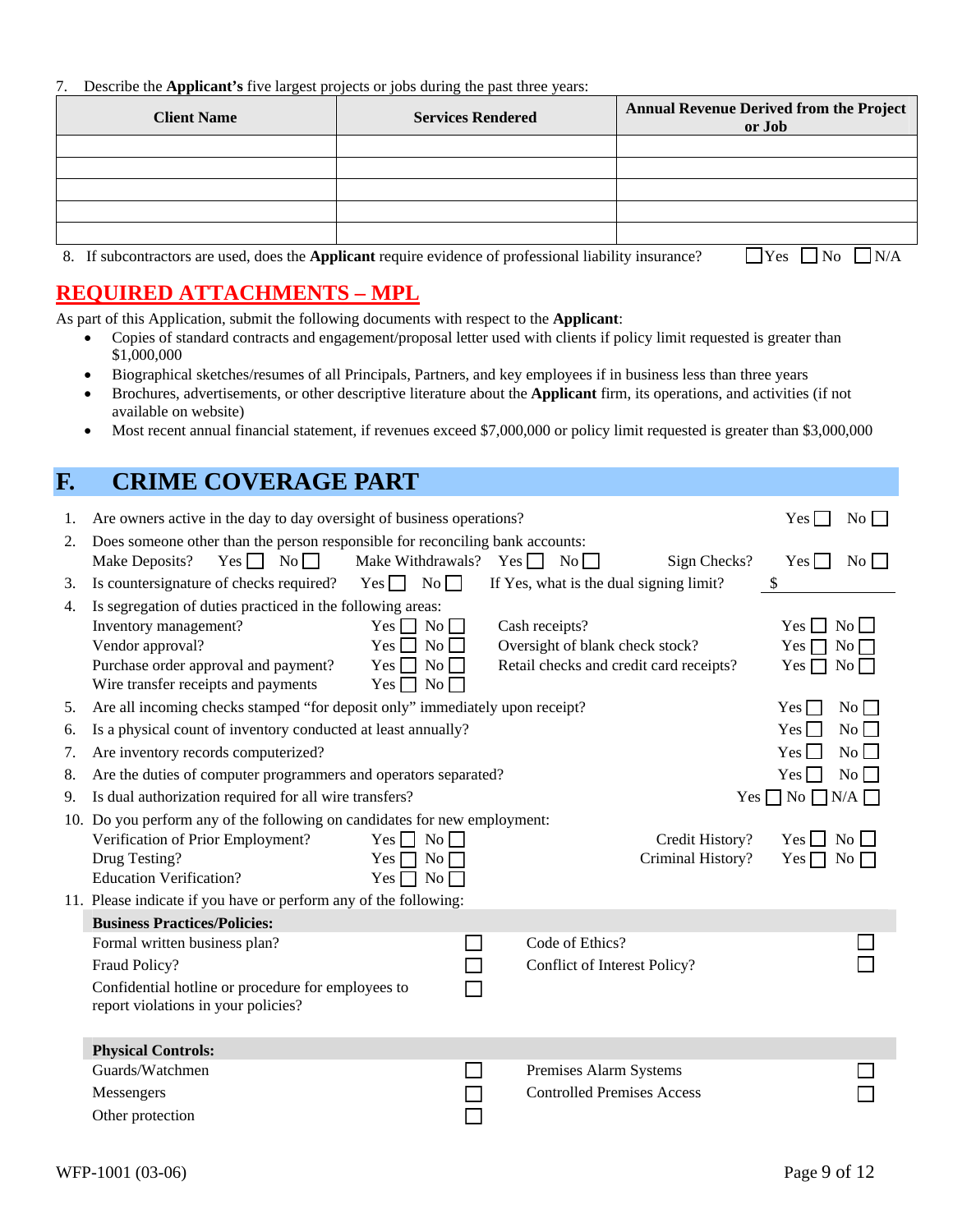### **UNIQUE/SIGNIFICANT EXPOSURES**

| Please indicate any of the following characteristics or exposures that apply to your business operations: |  |                          |  |                                                |  |
|-----------------------------------------------------------------------------------------------------------|--|--------------------------|--|------------------------------------------------|--|
| <b>Precious Metals or Gemstones</b>                                                                       |  | Proprietary credit cards |  | Care, custody and control of clients' property |  |
| High Unit, Portable Inventory                                                                             |  | Employee credit cards    |  | Active participation in more than one industry |  |
| Managed Assets of Others                                                                                  |  | Computer chips           |  | Art collection or other valuable collectibles  |  |
| Proprietary Trading Activity                                                                              |  | Warehousing operations   |  | None Applicable                                |  |
| Joint Ventures                                                                                            |  | <b>Narcotics</b>         |  |                                                |  |
|                                                                                                           |  |                          |  |                                                |  |

*If you checked any of the characteristics or exposures above, please provide details that quantify the exposure and briefly describe the controls in place to protect you from loss in a separate attachment*

# **REQUIRED ATTACHMENTS – CRIME**

As part of this Application, submit the following documents with respect to the **Applicant**:

- Most recent annual financial statement, for limit requests of \$5,000,000 or greater
- CPA Management Letter, if prepared, for limit requests of \$5,000,000 or greater
- If coverage for Employee Theft of Client Property (Third Party Crime) is requested, submit Third Party Crime Supplemental Questionnaire.

# **G. KIDNAP & EXTORTION COVERAGE PART**

1. Are any operations to be insured involved in the production of foodstuffs, beverages or pharmaceuticals Are any operations to be instited involved in the production of foodstarts, beverages of pharmaceuticals Yes No No

## **FOREIGN EXPOSURE**

#### *\*Please complete the following questions regarding foreign locations and travel.*

1. Do directors, officers or other employees of the **Applicant** take trips outside the United States and Canada? **If "Yes", please provide travel information for the previous 12 months and upcoming 12 months**  $Y_{\text{es}}$  No  $\Box$ 

| Country                                                                     | <b>Number of Trips</b> | Number of Individuals Average Length of Trips |
|-----------------------------------------------------------------------------|------------------------|-----------------------------------------------|
|                                                                             |                        |                                               |
|                                                                             |                        |                                               |
|                                                                             |                        |                                               |
| To enter more information, please attach a separate page to the application |                        |                                               |

| Are there any permanent foreign locations of the <b>Applicant?</b>            |                                                                                                    | No L<br>Yes I              |
|-------------------------------------------------------------------------------|----------------------------------------------------------------------------------------------------|----------------------------|
| If "Yes", please provide both the existing and anticipated foreign locations: |                                                                                                    |                            |
| Country                                                                       | Type of Operation (i.e. Sales, Mfg.)                                                               | <b>Number of Employees</b> |
|                                                                               |                                                                                                    |                            |
|                                                                               |                                                                                                    |                            |
|                                                                               |                                                                                                    |                            |
| To enter more information, please attach a separate page to the application   |                                                                                                    |                            |
| If "Yes", please attach an explanation                                        | Are any steps taken to ensure an Insured Person's safety when traveling outside the United States? | No L<br>Yes I              |

4. Are any steps taken to ensure the safety of Insured Person(s) and Premises permanently located outside of the United States? **If "Yes", please attach an explanation**  $Yes \Box No \Box$ 

5. Does the **Applicant** or any person(s) to be covered under this policy have knowledge or information of any specific fact which may reasonably give rise to a claim? **If "Yes", please attach an explanation**

 $Yes \Box No \Box$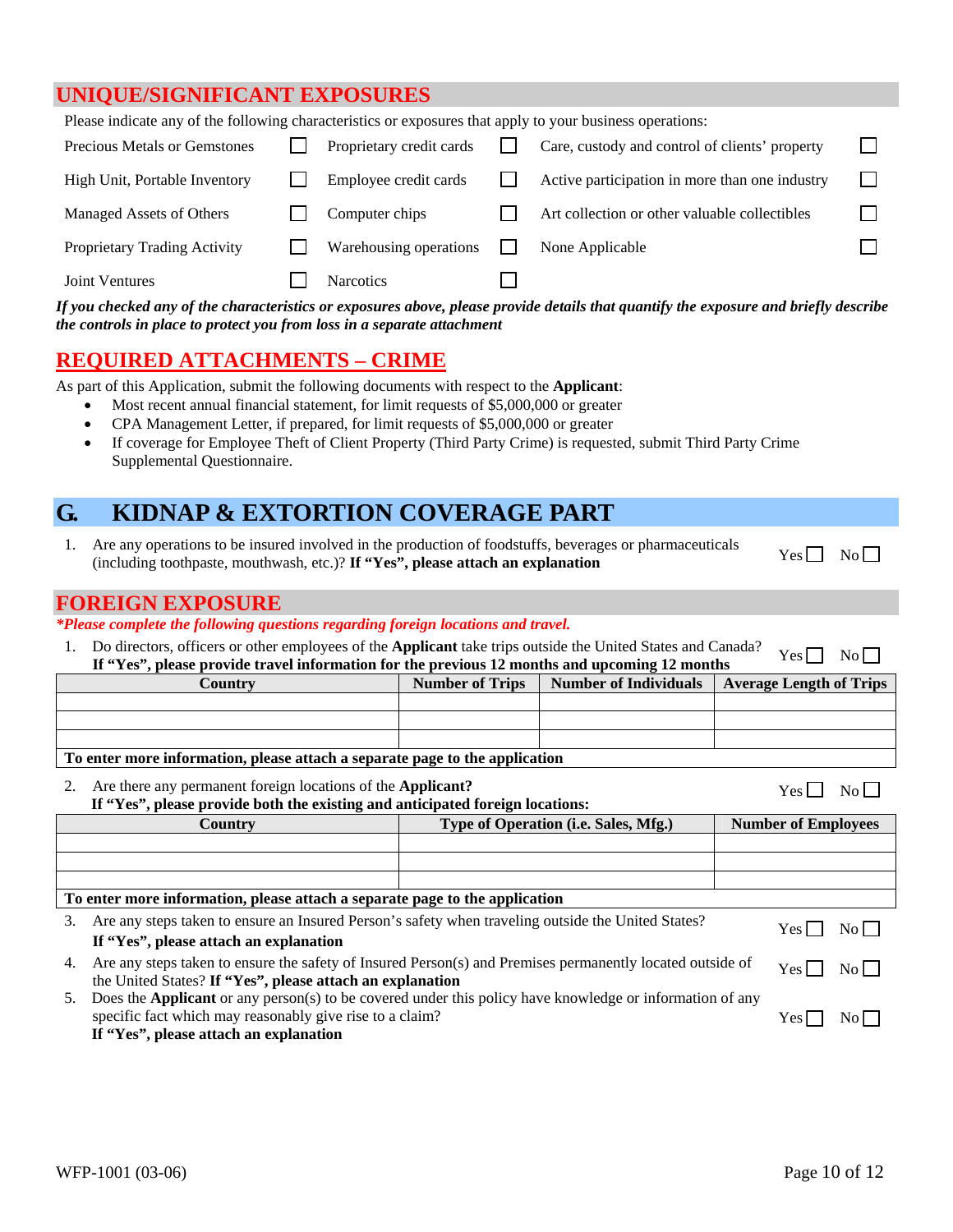# **H. SIGNATURE SECTION**

**THE UNDERSIGNED AUTHORIZED REPRESENTATIVE OF THE APPLICANT DECLARES THAT TO THE BEST OF HIS/HER KNOWLEDGE AND BELIEF, AFTER REASONABLE INQUIRY, THE STATEMENTS SET FORTH IN THE ATTACHED ST. PAUL TRAVELERS NEW BUSINESS OR RENEWAL APPLICATION FOR INSURANCE ARE TRUE AND COMPLETE AND MAY BE RELIED UPON BY ST. PAUL TRAVELERS. IF THE INFORMATION IN ANY APPLICATION CHANGES PRIOR TO THE INCEPTION DATE OF THE POLICY, THE APPLICANT WILL NOTIFY THE COMPANY OF SUCH CHANGES, AND THE COMPANY MAY MODIFY OR WITHDRAW ANY OUTSTANDING QUOTATION. THE COMPANY IS AUTHORIZED TO MAKE INQUIRY IN CONNECTION WITH THIS APPLICATION.** 

**THE SIGNING OF THIS APPLICATION DOES NOT BIND THE COMPANY TO OFFER, NOR THE APPLICANT TO PURCHASE, THE INSURANCE. IT IS AGREED THAT THIS APPLICATION, INCLUDING ANY MATERIAL SUBMITTED THEREWITH, SHALL BE THE BASIS OF THE INSURANCE AND SHALL BE: (1) IN VA AND UT, PHYSCIALLY ATTACHED TO AND PART OF THE POLICY, IF ISSUED; AND (2) IN ALL STATES OTHER THAN VA AND UT, CONSIDERED PHYSICALLY ATTACHED TO AND PART OF THE POLICY, IF ISSUED. THE COMPANY WILL HAVE RELIED UPON THIS APPLICATION, INCLUDING ANY MATERIAL SUBMITTED IN CONNECTION WITH THE APPLICATION PROCESS, IN ISSUING THE POLICY.** 

**ELECTRONICALLY REPRODUCED SIGNATURES WILL BE TREATED AS ORIGINAL.** 

#### *Attention: Insureds in AR, CO, DC, FL, KY, LA, ME, NJ, NM, NY, OH, OK, PA, TN, and VA*

**Any person who knowingly and with intent to defraud any insurance company or other person files an application for insurance or statement of claim containing any materially false information, or conceals for the purpose of misleading, information concerning any fact material thereto, commits a fraudulent insurance act, which is a crime, and may also be subject to a civil penalty.** 

*(In New York, the civil penalty is not to exceed five thousand dollars and the stated value of the claim for each such violation.)* 

*(In Colorado, any insurance company or agent of an insurance company who knowingly provides false, incomplete, or misleading facts or information to a policyholder or claimant for the purpose of defrauding or attempting to defraud the policyholder or claimant with regard to a settlement or award payable from insurance proceeds shall be reported to the Colorado Division of Insurance within the Department of Regulatory Agencies.)* 

**(***In Pennsylvania, any person who knowingly and with intent to defraud any insurance company or other person files an application for insurance or statement of claim containing any materially false information or conceals for the purpose of misleading, information or concerning any fact material thereto commits a fraudulent insurance act, which is a crime and subjects such person to criminal and civil penalties.)* 

*(In Washington, it is a crime to knowingly provide false, incomplete, or misleading information to an insurance company for the purpose of defrauding the company. Penalties include imprisonment, fines, and denial of insurance benefits.)* 

| Signature of <b>Applicant's</b> Authorized |        |
|--------------------------------------------|--------|
| Representative (President or CEO)          | Title: |
|                                            |        |

Date:

Name (Printed):

WFP-1001 (03-06) Page 11 of 12